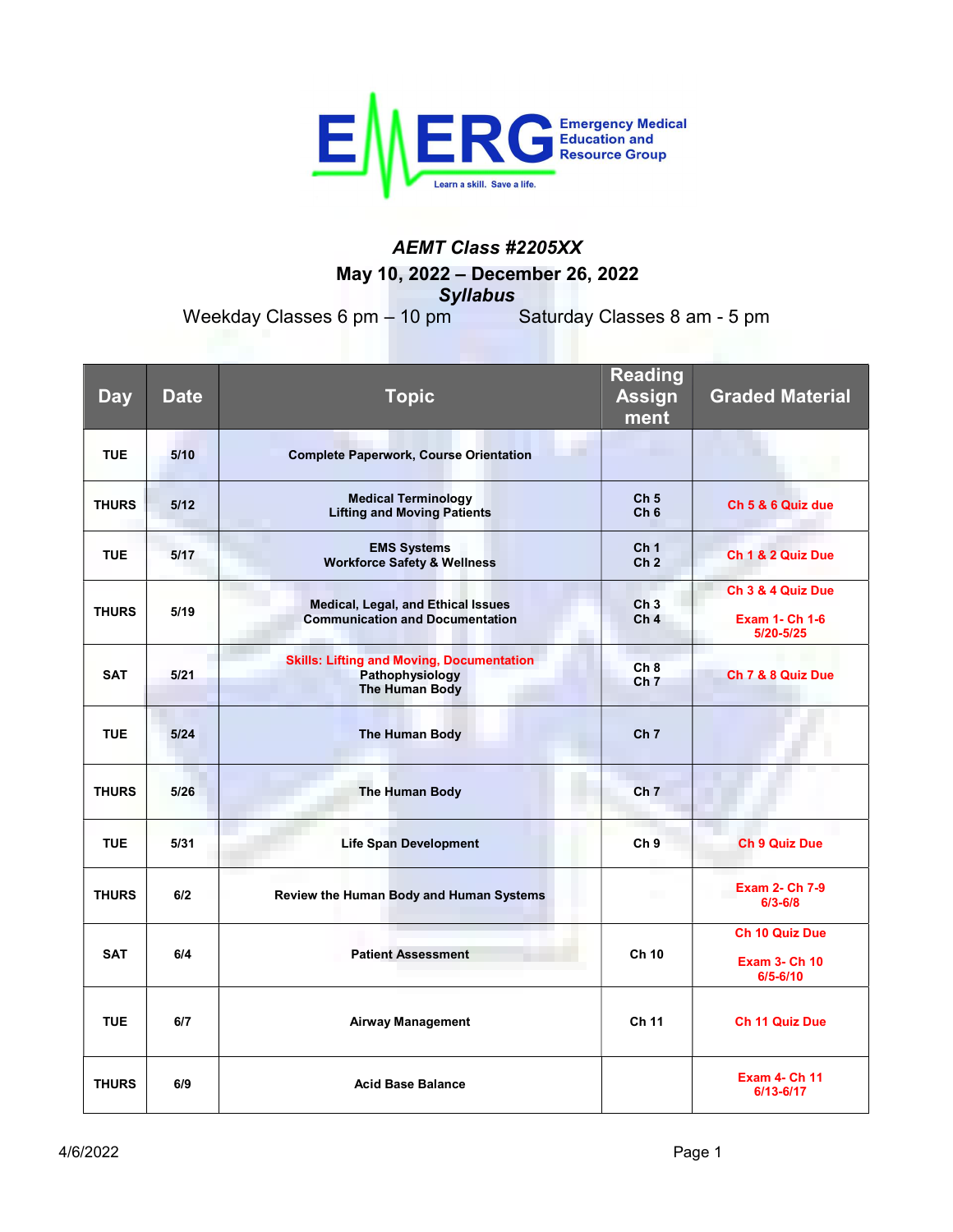| <b>Day</b>   | <b>Date</b> | <b>Topic</b>                                                                                                                                    | <b>Reading</b><br><b>Assign</b><br>ment | <b>Graded Material</b>               |
|--------------|-------------|-------------------------------------------------------------------------------------------------------------------------------------------------|-----------------------------------------|--------------------------------------|
| <b>TUE</b>   | 6/14        | <b>Principles of Pharmacology</b>                                                                                                               | Ch 12                                   | Ch 12 Quiz Due                       |
| <b>THURS</b> | 6/16        | Vascular Access and Medication Administration                                                                                                   | Ch 13                                   | Ch 13 Quiz Due                       |
| <b>SAT</b>   | 6/18        | <b>Acid Base Balance</b><br><b>Skills: Alternative Airway Devices, Lifting and Moving, Patient</b><br><b>Assessment, IM Drug Administration</b> |                                         |                                      |
| <b>TUE</b>   | 6/21        | <b>Vascular Access and Medication Administration Practice-</b><br>IV/IO, Piggyback, Subcutaneous, IM, IN, Neb                                   |                                         | <b>Exam 5- Ch 12-13</b><br>6/20-6/24 |
| <b>THURS</b> | 6/23        | <b>Skills: Alternative Airway Devices</b>                                                                                                       |                                         |                                      |
| <b>TUE</b>   | 6/28        | <b>Review/Skills Practice</b>                                                                                                                   |                                         |                                      |
| <b>THURS</b> | 6/30        | <b>Review Pharmacology</b>                                                                                                                      |                                         |                                      |
| $7/2 - 7/10$ |             | <b>Midcourse Break</b>                                                                                                                          |                                         |                                      |
| <b>TUE</b>   | 7/12        | <b>Shock</b>                                                                                                                                    | Ch 14                                   | Ch 14 Quiz Due                       |
| <b>THURS</b> | $7/14$      | <b>Shock</b>                                                                                                                                    | Ch 14                                   |                                      |
| <b>SAT</b>   | 7/16        | <b>Skills: Patient Assessment, Airway, IV</b>                                                                                                   |                                         |                                      |
| <b>TUE</b>   | 7/19        | <b>BLS Resuscitation</b>                                                                                                                        | Ch 15                                   | Ch 15 Quiz Due                       |
| <b>THURS</b> | 7/21        | <b>BLS Resuscitation</b><br>Skill: Cardiac Arrest Management/AED                                                                                | Ch 15                                   |                                      |
| <b>TUE</b>   | 7/26        | <b>Review Shock and BLS Resuscitation</b><br><b>Review all Skills</b>                                                                           |                                         | Exam 6- Ch 14-15<br>7/25-7/29        |
| <b>THURS</b> | 7/28        | <b>Medical Overview</b>                                                                                                                         | Ch 16                                   | Ch 16 Quiz Due                       |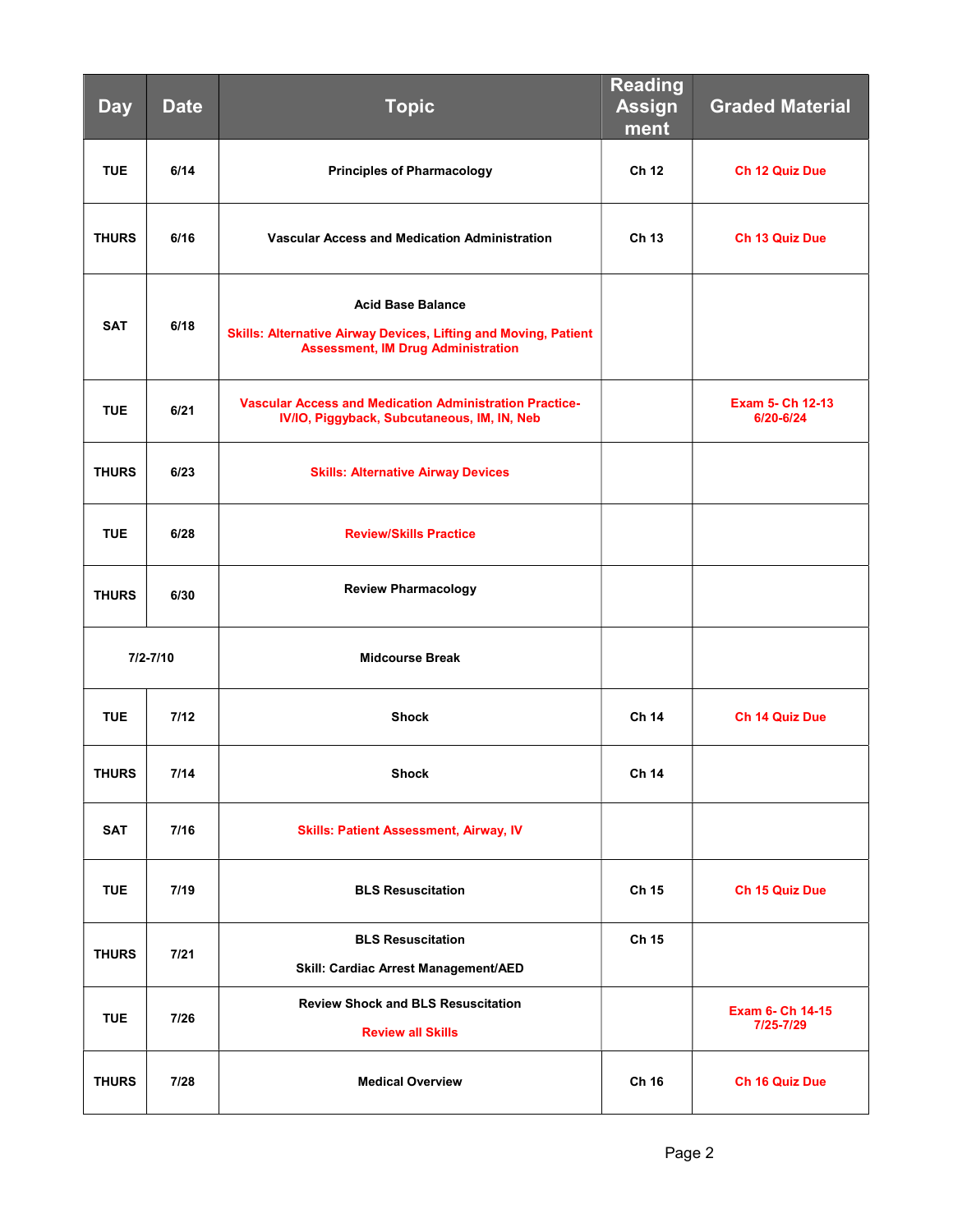| <b>Day</b>   | <b>Date</b> | <b>Topic</b>                                                                                     | <b>Reading</b><br><b>Assign</b><br>ment | <b>Graded Material</b>              |
|--------------|-------------|--------------------------------------------------------------------------------------------------|-----------------------------------------|-------------------------------------|
| <b>SAT</b>   | 7/30        | <b>Respiratory Emergencies</b>                                                                   | Ch 17                                   | Ch 17 Quiz Due                      |
| <b>TUE</b>   | 8/2         | <b>Respiratory Emergencies</b><br><b>Review/Skills</b>                                           | Ch 17                                   |                                     |
| <b>THURS</b> | 8/4         | <b>Cardiovascular Emergencies</b>                                                                | <b>Ch 18</b>                            | Ch 18 Quiz Due                      |
| <b>TUE</b>   | 8/9         | <b>Cardiovascular Emergencies</b>                                                                | <b>Ch 18</b>                            |                                     |
| <b>THURS</b> | 8/11        | <b>Neurologic Emergencies</b>                                                                    | Ch 19                                   | <b>Ch 19 Quiz Due</b>               |
| <b>SAT</b>   | 8/13        | <b>Review Medical Ch 16-19</b><br><b>Review/Skills</b>                                           |                                         | Exam 7- Ch 16-19<br>$8/15 - 8/19$   |
| <b>TUE</b>   | 8/16        | <b>Gastrointestinal and Urologic Emergencies</b><br><b>Endocrine and Hematologic Emergencies</b> | Ch 20<br>Ch 21                          | <b>Ch 20 &amp; 21 Quiz Due</b>      |
| <b>THURS</b> | 8/18        | <b>Immunologic Emergencies</b><br><b>Toxicology</b>                                              | Ch 22<br>Ch 23                          | <b>Ch 22 &amp; 23 Quiz Due</b>      |
| <b>TUE</b>   | 8/23        | <b>Psychiatric Emergencies</b><br><b>Gynecologic Emergencies</b>                                 | Ch 24<br>Ch 25                          | <b>Ch 24 &amp; 25 Quiz Due</b>      |
| <b>THURS</b> | 8/25        | <b>Review Medical Chapters 20-25</b>                                                             |                                         | <b>Exam 8- Ch 20-25</b><br>8/29-9/2 |
| <b>SAT</b>   | 8/27        | <b>Trauma Overview</b><br><b>Skills: Patient Assessment, Airway, IV</b>                          | Ch 26                                   | Ch 26 Quiz Due                      |
| <b>TUE</b>   | 8/30        | <b>Bleeding</b>                                                                                  | Ch 27                                   | <b>Ch 27 Quiz Due</b>               |
| <b>THURS</b> | 9/1         | <b>Soft-Tissue Injuries</b><br><b>Face and Neck Injuries</b>                                     | <b>Ch 28</b><br>Ch 29                   | <b>Ch 28 &amp; 29 Quiz Due</b>      |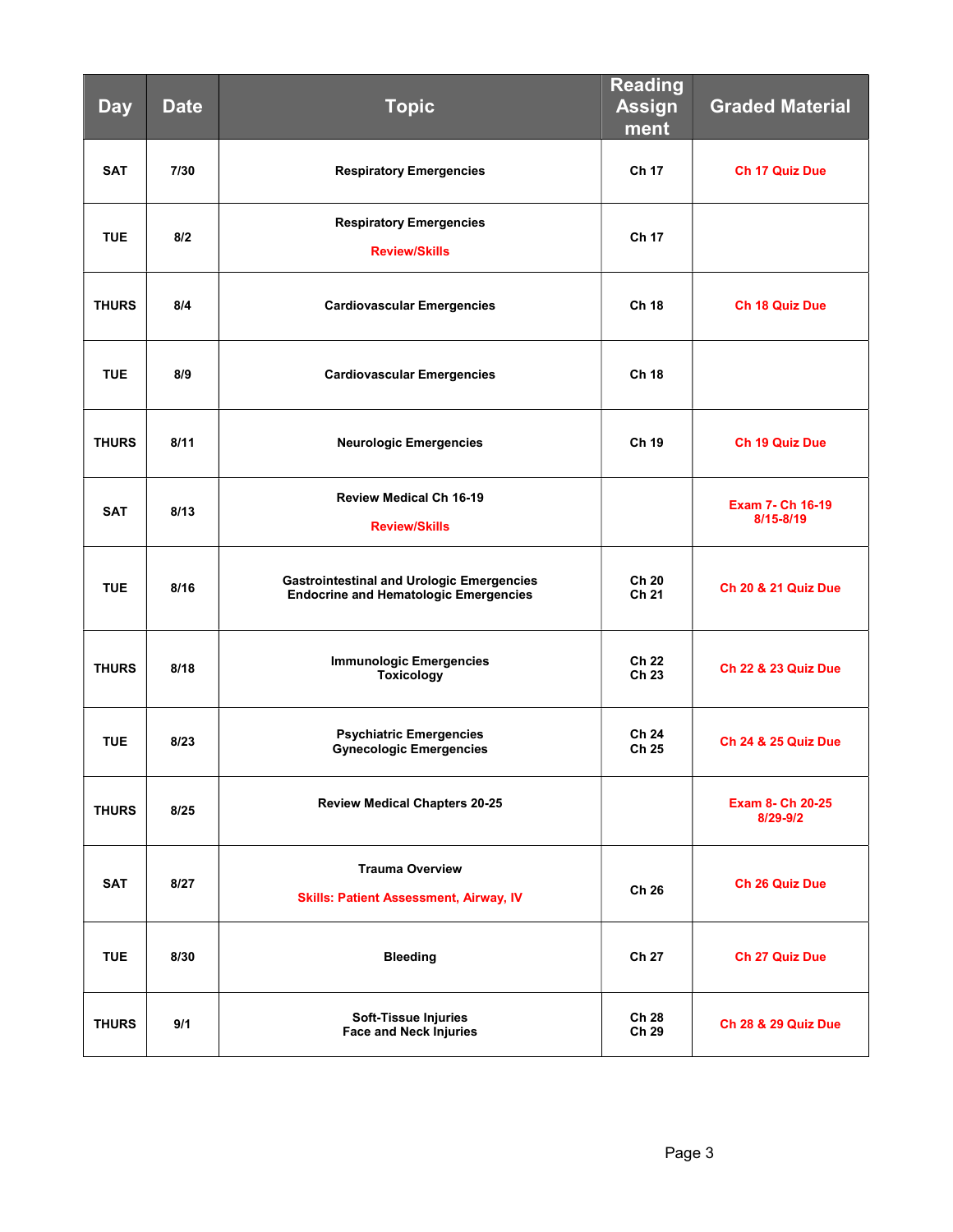| <b>Day</b>   | <b>Date</b> | <b>Topic</b>                                                                                                                                              | <b>Reading</b><br><b>Assign</b><br>ment | <b>Graded Material</b>                             |
|--------------|-------------|-----------------------------------------------------------------------------------------------------------------------------------------------------------|-----------------------------------------|----------------------------------------------------|
| <b>TUE</b>   | 9/6         | <b>Head and Spine Injuries</b>                                                                                                                            | Ch 30                                   | Ch 30 Quiz Due                                     |
| <b>THURS</b> | 9/8         | <b>Chest Injuries</b><br><b>Abdominal and Genitourinary Injuries</b>                                                                                      | Ch 31<br>Ch 32                          | <b>Ch 31 &amp; 32 Quiz Due</b>                     |
| <b>SAT</b>   | 9/10        | Skills: Splinting, Bleeding Control, Airway, IV/IO, Spinal<br><b>Immobilization, Patient Assessment</b>                                                   |                                         |                                                    |
| <b>TUE</b>   | 9/13        | <b>Orthopaedic Injuries</b><br><b>Environmental Injuries</b>                                                                                              | Ch 33<br>Ch 34                          | <b>Ch 33 &amp; 34 Quiz Due</b>                     |
| <b>THURS</b> | 9/15        | <b>Review Trauma Ch 26-34</b>                                                                                                                             |                                         | Exam 9- Ch 26-34<br>$9/19 - 9/23$                  |
| <b>TUE</b>   | 9/20        | <b>Obstetrics and Neonatal Care</b>                                                                                                                       | Ch 35                                   | <b>Ch 35 Quiz Due</b>                              |
| <b>THURS</b> | 9/22        | <b>Pediatric Emergencies</b>                                                                                                                              | Ch 36                                   | <b>Ch 36 Quiz Due</b>                              |
| <b>SAT</b>   | 9/24        | <b>Pediatric Emergencies</b><br>Skills: Pediatric Airways, IV/IO, Bleeding Control, Bandaging<br>and Splinting, Spinal Immobilization, Patient Assessment | Ch 36                                   |                                                    |
| <b>TUE</b>   | 9/27        | <b>Geriatric Emergencies</b>                                                                                                                              | Ch 37                                   | <b>Ch 37 Quiz Due</b>                              |
| <b>THURS</b> | 9/29        | <b>Patients with Special Challenges</b><br><b>Review Special Populations</b>                                                                              | Ch 38                                   | Ch 38 Quiz Due<br>Exam 10- Ch 35-38<br>10/3-10/7   |
| <b>TUE</b>   | 10/4        | <b>Transport Operations</b>                                                                                                                               | Ch 39                                   | <b>Ch 39 Quiz Due</b>                              |
| <b>THURS</b> | 10/6        | Vehicle Extrication, Special Rescue, and Hazardous Materials<br><b>Incident Management</b>                                                                | Ch 40<br>Ch 41                          | <b>Ch 40 &amp; 41 Quiz Due</b>                     |
| <b>SAT</b>   | 10/8        | <b>Terrorism Response and Disaster Management</b><br><b>Review EMS Operations</b><br><b>Skills Review</b>                                                 | Ch 42                                   | Ch 42 Quiz Due<br>Exam 11- Ch 39-42<br>10/10-10/14 |
| <b>TUE</b>   | 10/11       | <b>Skills Day</b>                                                                                                                                         |                                         |                                                    |
| <b>THURS</b> | 10/13       | <b>Skills Day</b>                                                                                                                                         |                                         |                                                    |